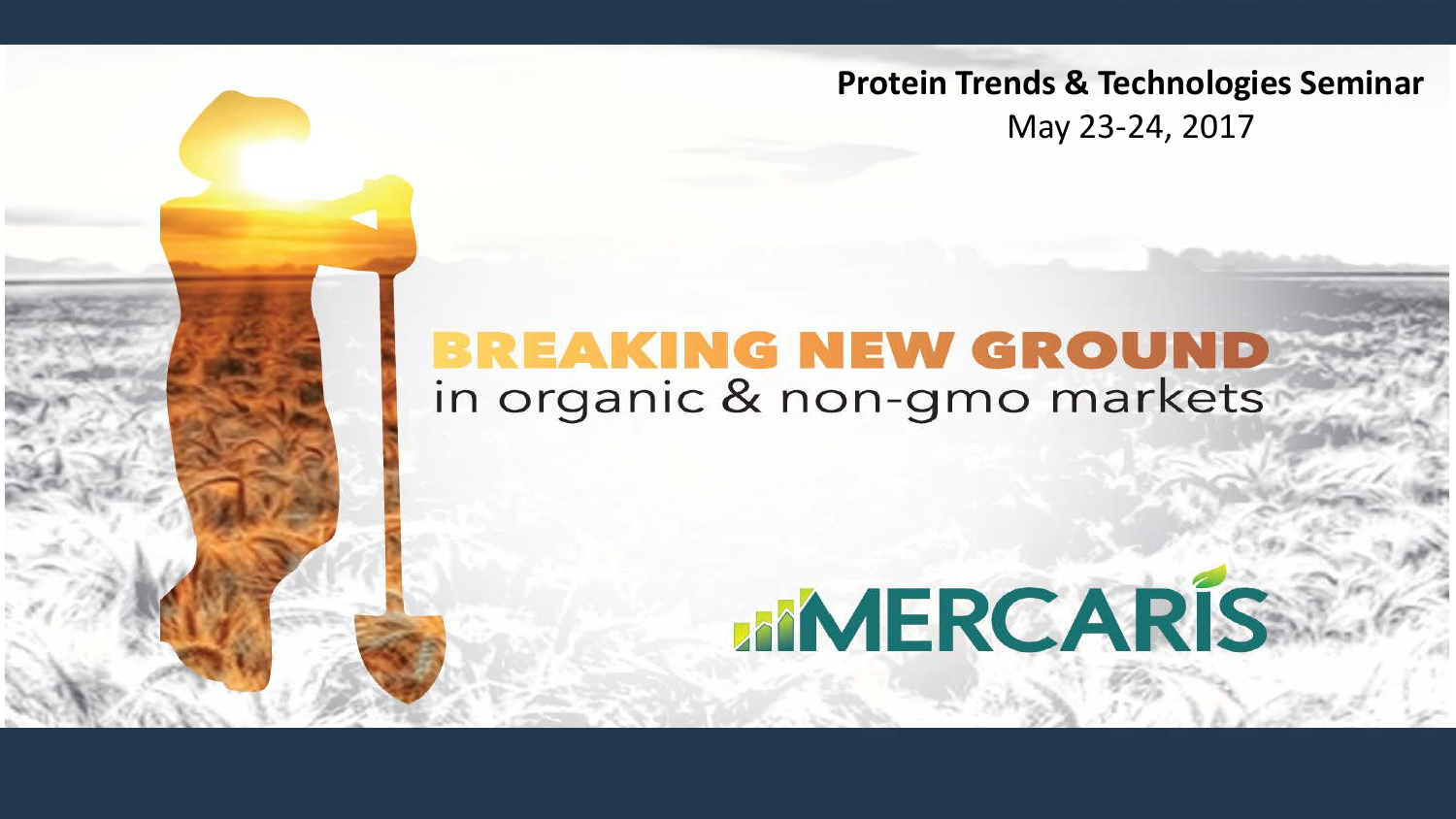

# **Overview**

- o Introduction to Mercaris
- o Overview of Organic
- o Understanding the Organic Supply Chain
	- Grains
	- Dairy
- o What to Watch: 2017 and beyond
- o How to Get an Edge in Today's Market (Opportunities)

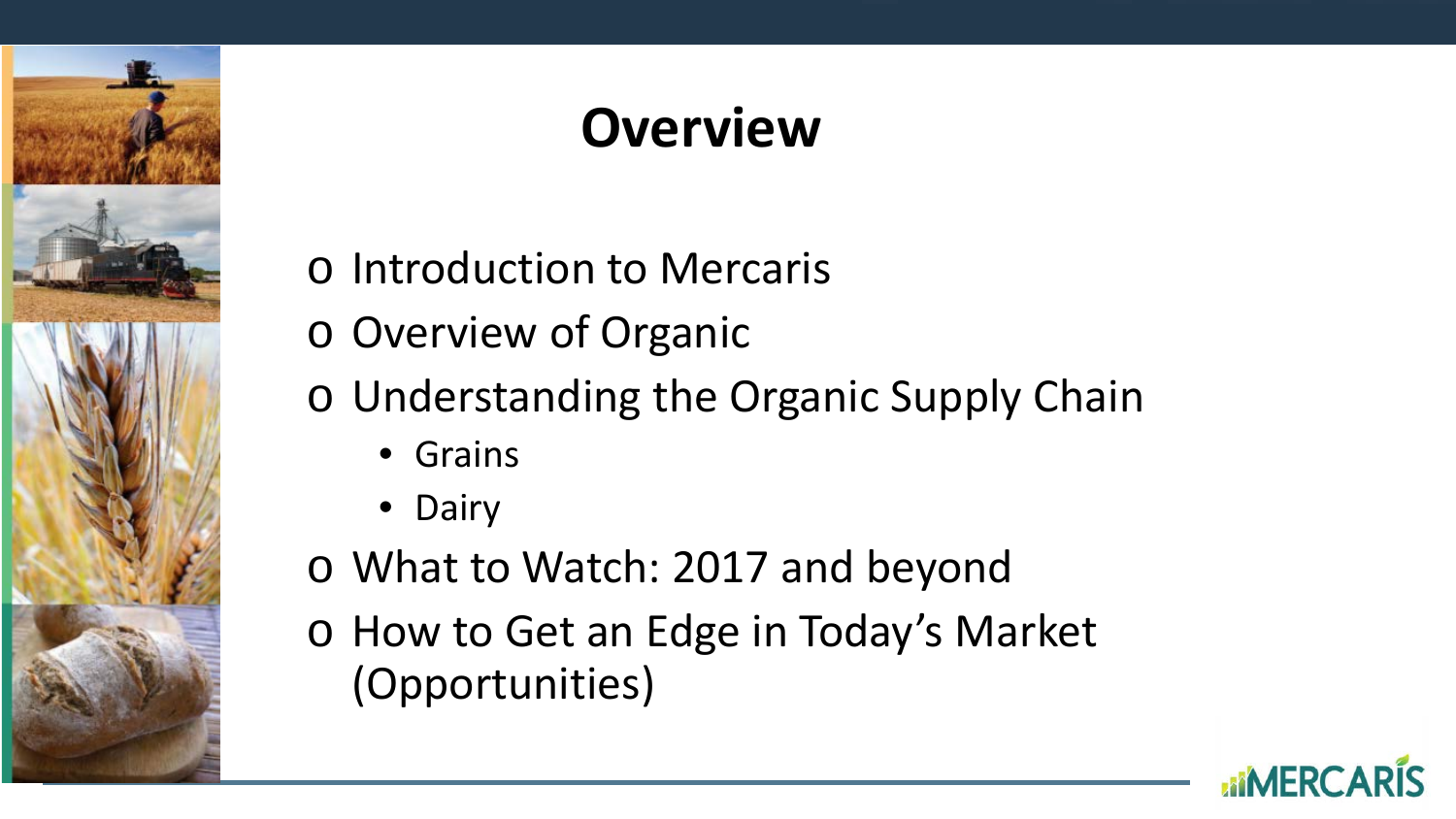### **Market Data Service** and **Trading Platform**  for *organic, transitional, and non-GMO*  agricultural commodities.



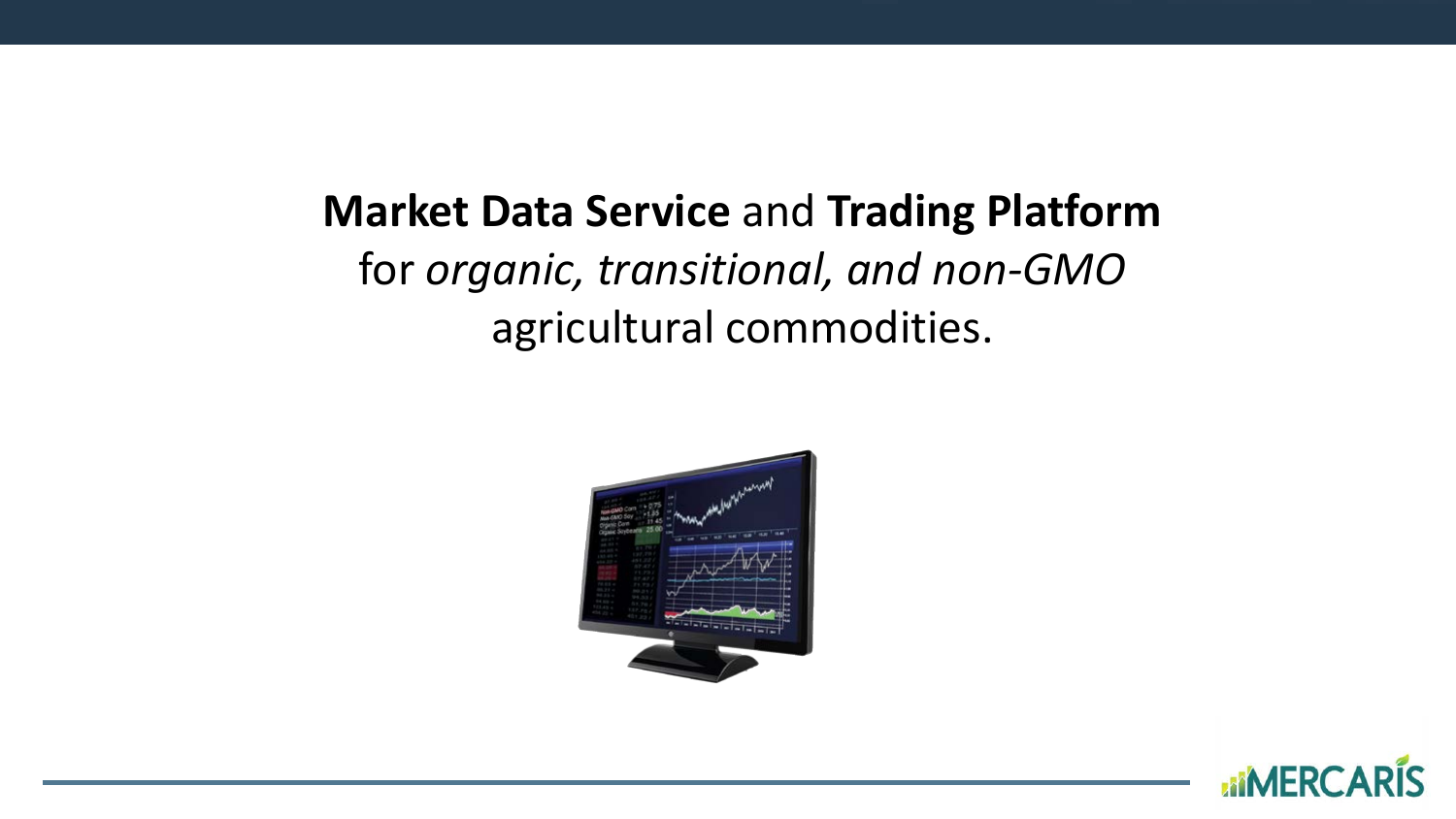# **Mercaris Data Service**

- **o** Volume Weighted Average Prices
	- **o** Spot & Forward
	- Food & Feed
	- **o** US Regional Basis
	- **O** Canadian
- **o** IP vs. Conventional Price Tracking
- **o** Trade Volume Reports
- Acreage
- **o** Infrastructure/Mapping
- **o** Demand Analysis







#### Screenshots, Mercaris Data Service Reports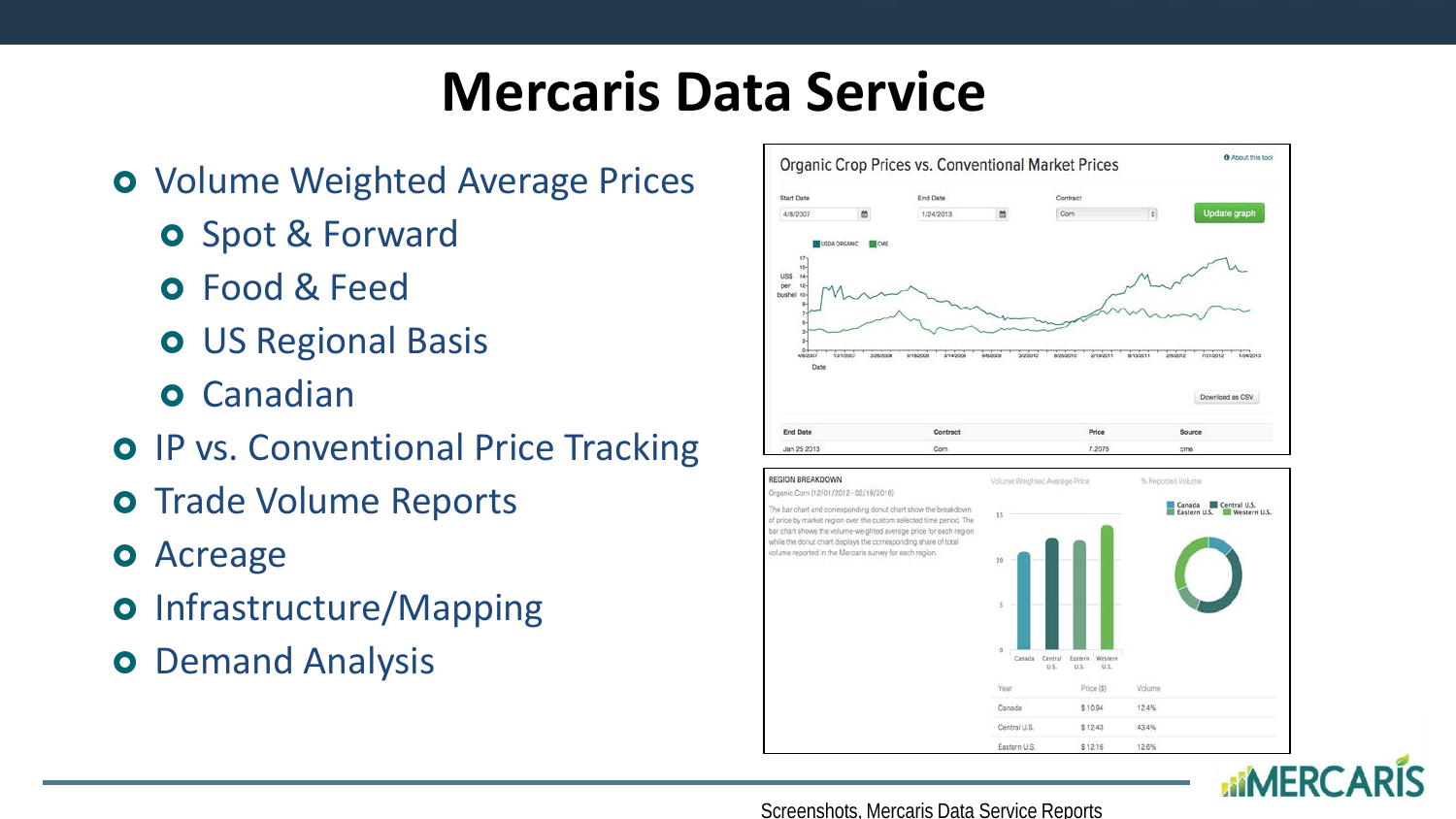# **Where does Mercaris get Data?**

- o On-line Price/Volume Survey
	- $\triangleright$  Price data available from 2013
	- $\triangleright$  Approximately 60 first handlers participate
	- $\triangleright$  Prices represent 8-15% of total organic corn, wheat, soybean crop
- o Analysis of other datasets: US Customs, USDA (where available)
- o Trading Platform
	- $\triangleright$  Real time prices, volumes
	- Over \$4.5M notional traded in Q1 2017

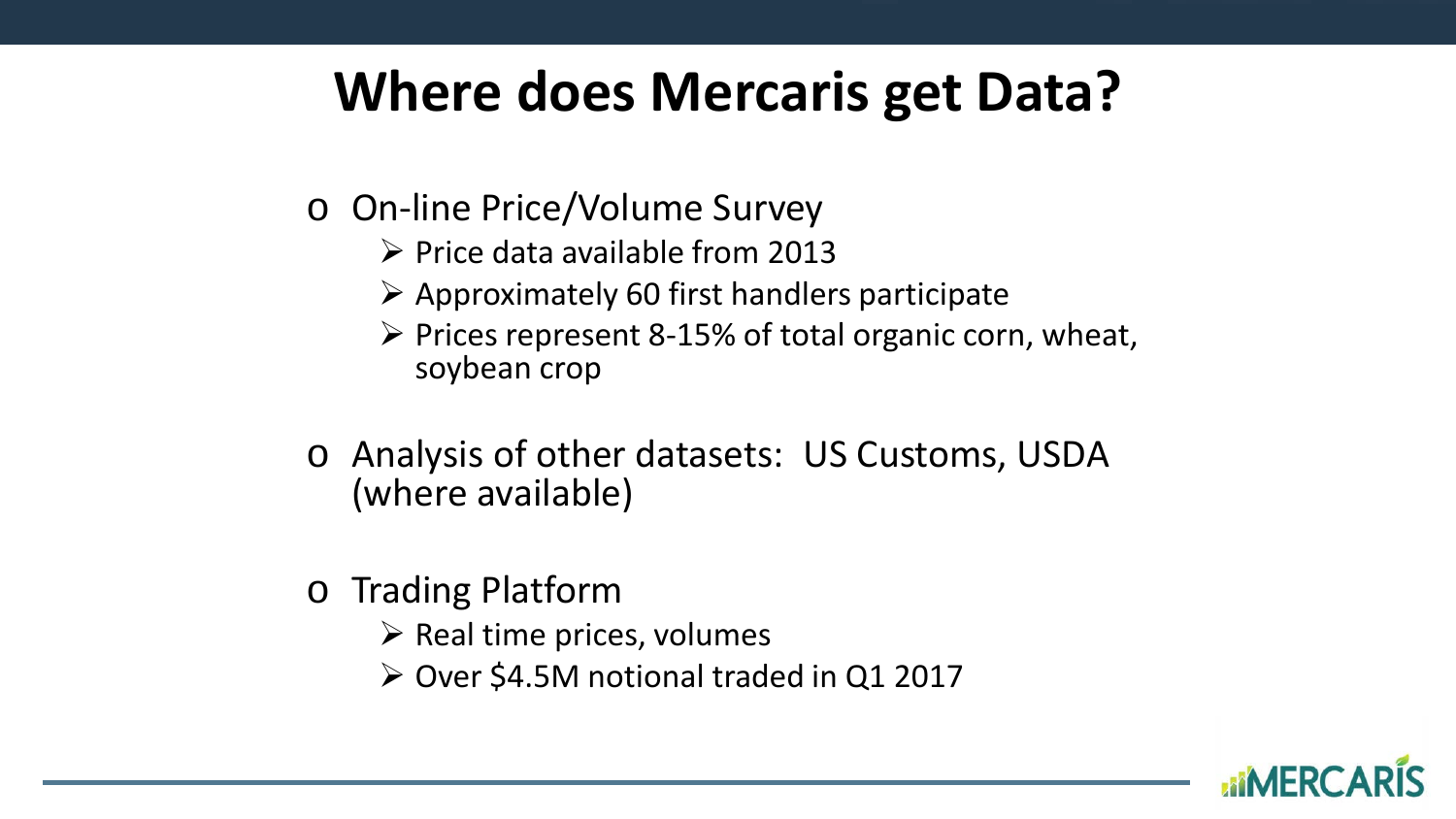# **Mercaris Online Trading Platform**

- 1. Matches buyers and sellers electronically
- 2. Secure, centralized location for transactions
- 3. Increases the pool of buyers and sellers you can do business with
- 4. Low transaction costs



**RIMERC**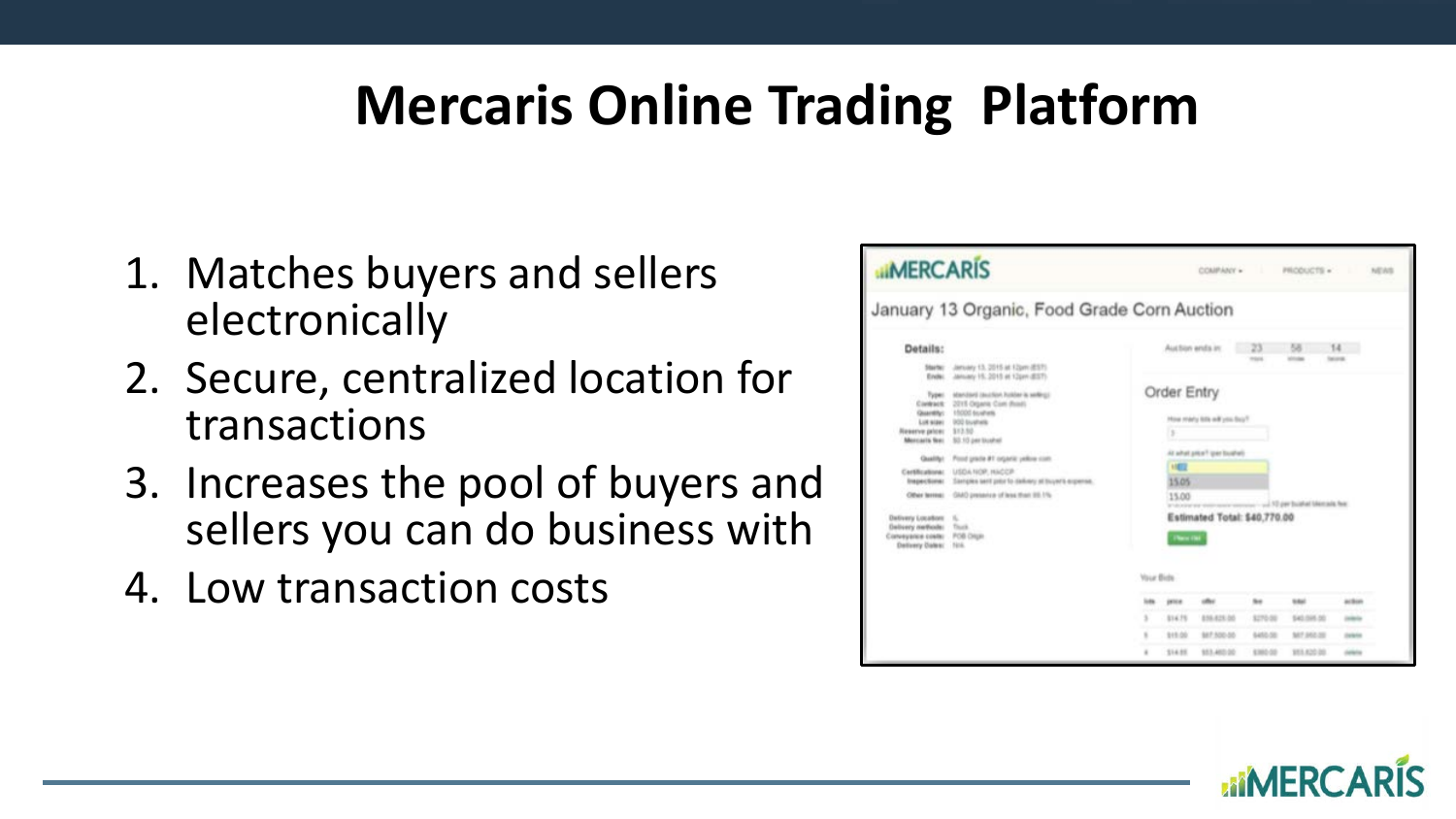# **Organic as Driver of Food Industry Growth**



*Source: OTA State of the Industry 2016*

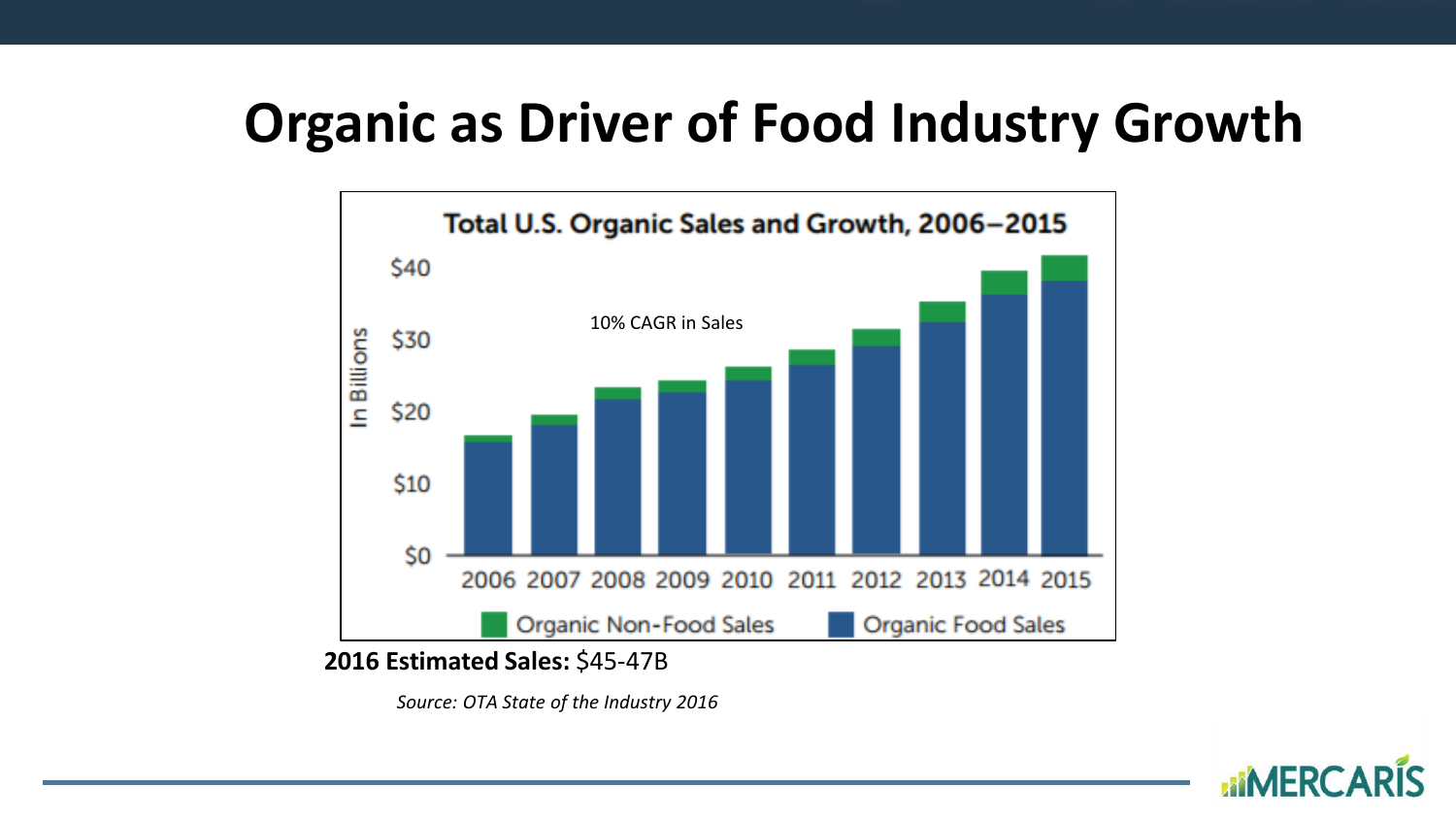# **Organic Sales by Category**



- **Established**: Fruits and vegetables accounted 36% percent of U.S. organic food sales and "only" 10% of growth, year-on-year.
- **Dairy** is the second largest category.

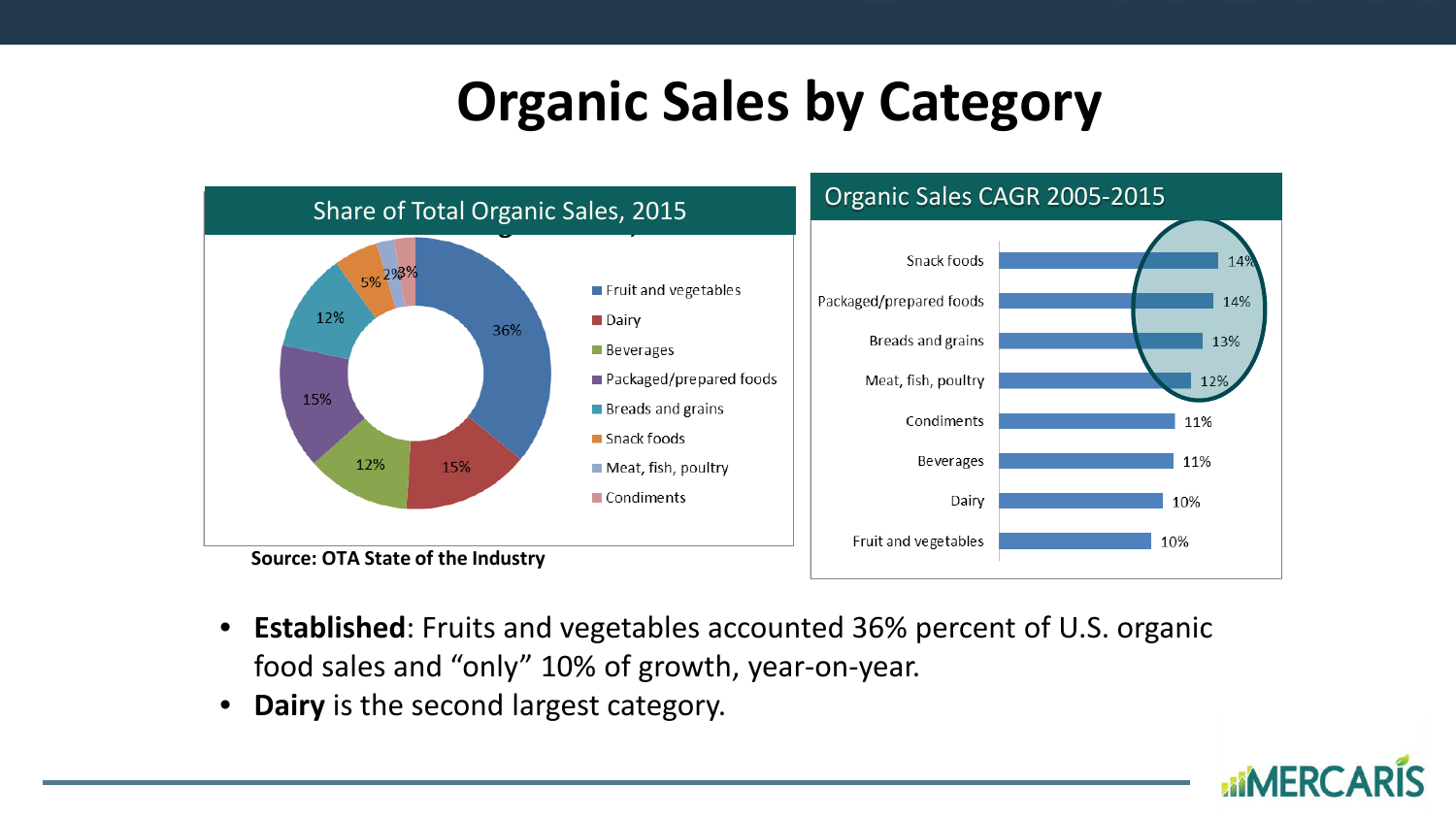#### Organic Grains & Dairy

**Emerging:** Meat, fish, poultry, snack foods, breads, grain, and packaged foods will require disproportional growth in grains & oilseeds relative to other crops.



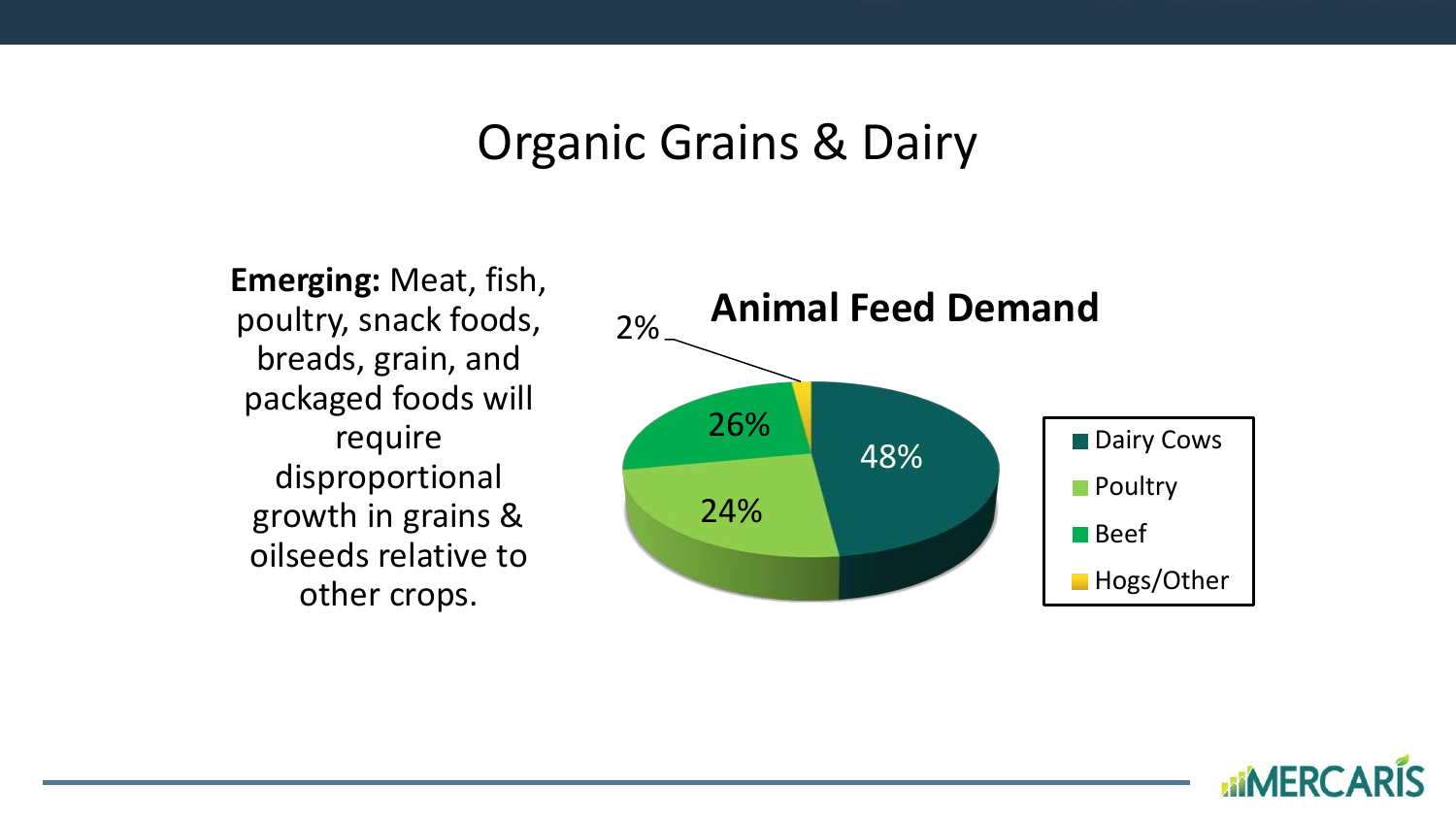# **Is Organic Demand Outpacing Supply?**



*Source: OTA State of the Industry 2016*

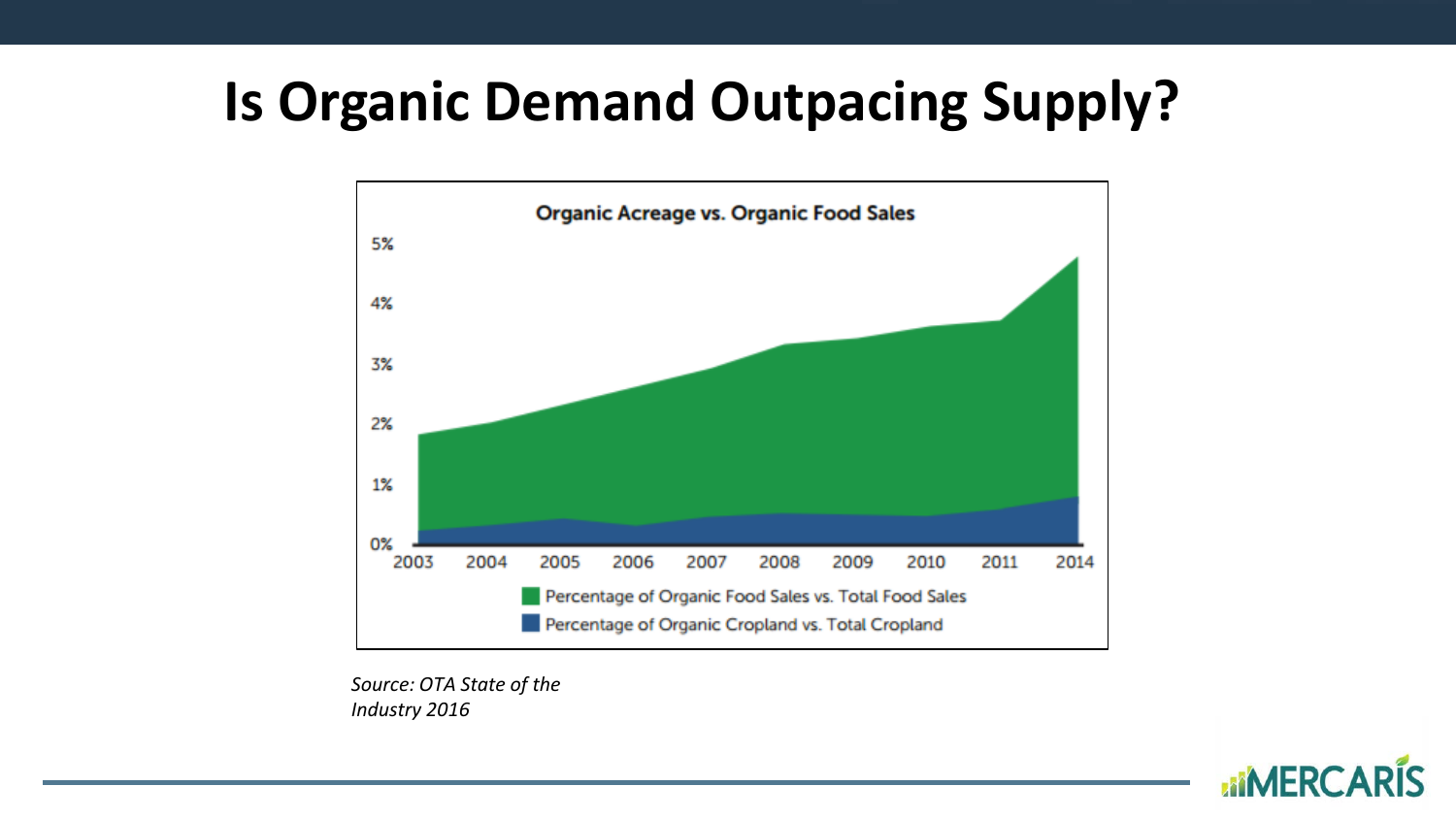# **What's Different (and Difficult) about Organic?**

#### **Production**

- o 3-year transition period
- o New farm management techniques

#### **Handling/Processing/**

#### **Manufacturing/Logistics**

- o Limited organic processing and storage availability (costs & lead time)
- o Consistent organic raw commodity supply
- o Market transparency issues in commodity and finished product market
- o Understanding sustainability implications of going organic

### **Everything Else**

- **o** Financial risk management, higher stakes
- **o** Rotational crops (barley, oats, legumes)
- **o** Price discovery
- **o** Achieving/maintaining organic certification

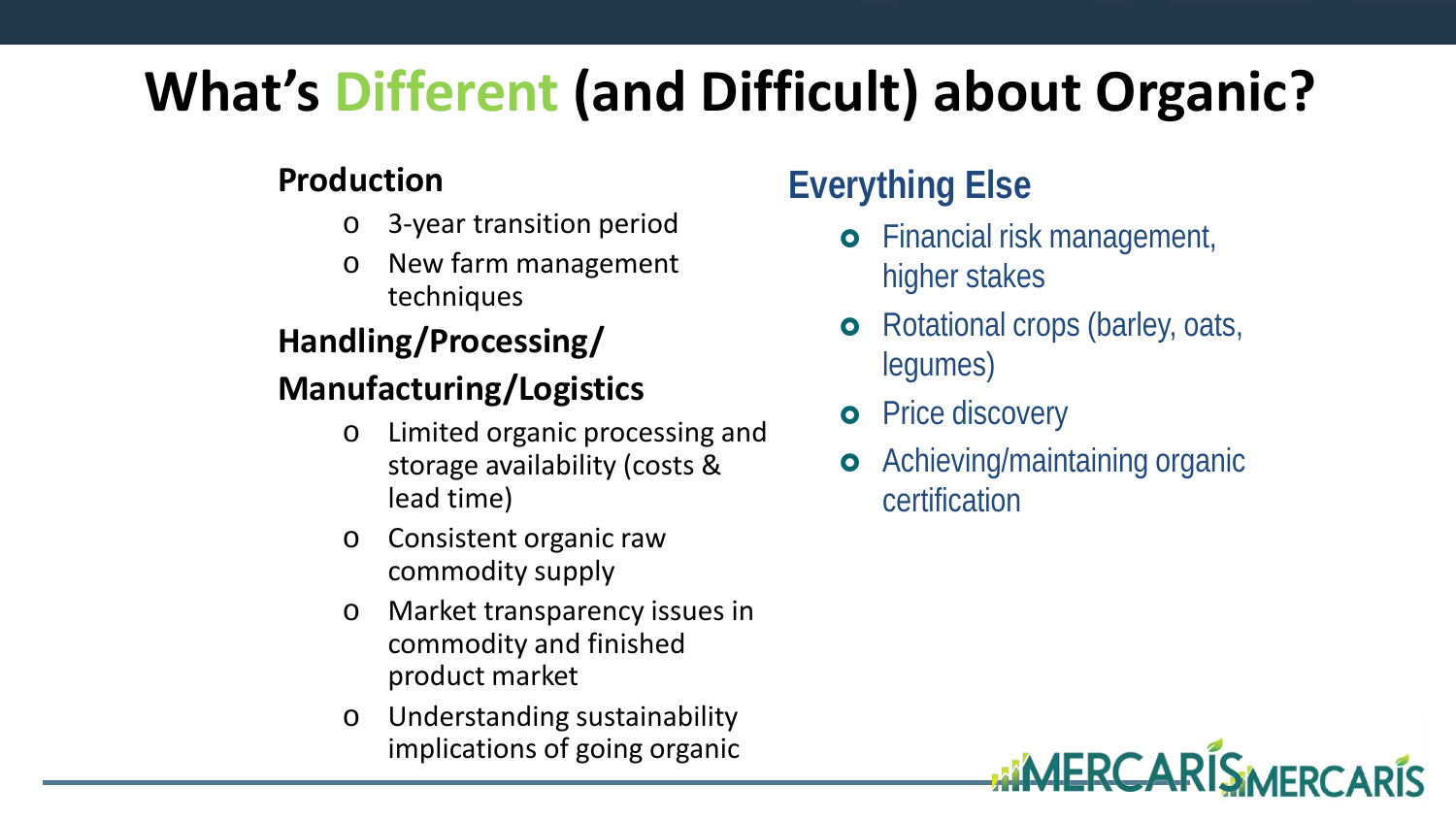## **Organic Corn Prices**

*30 day average, 2017*



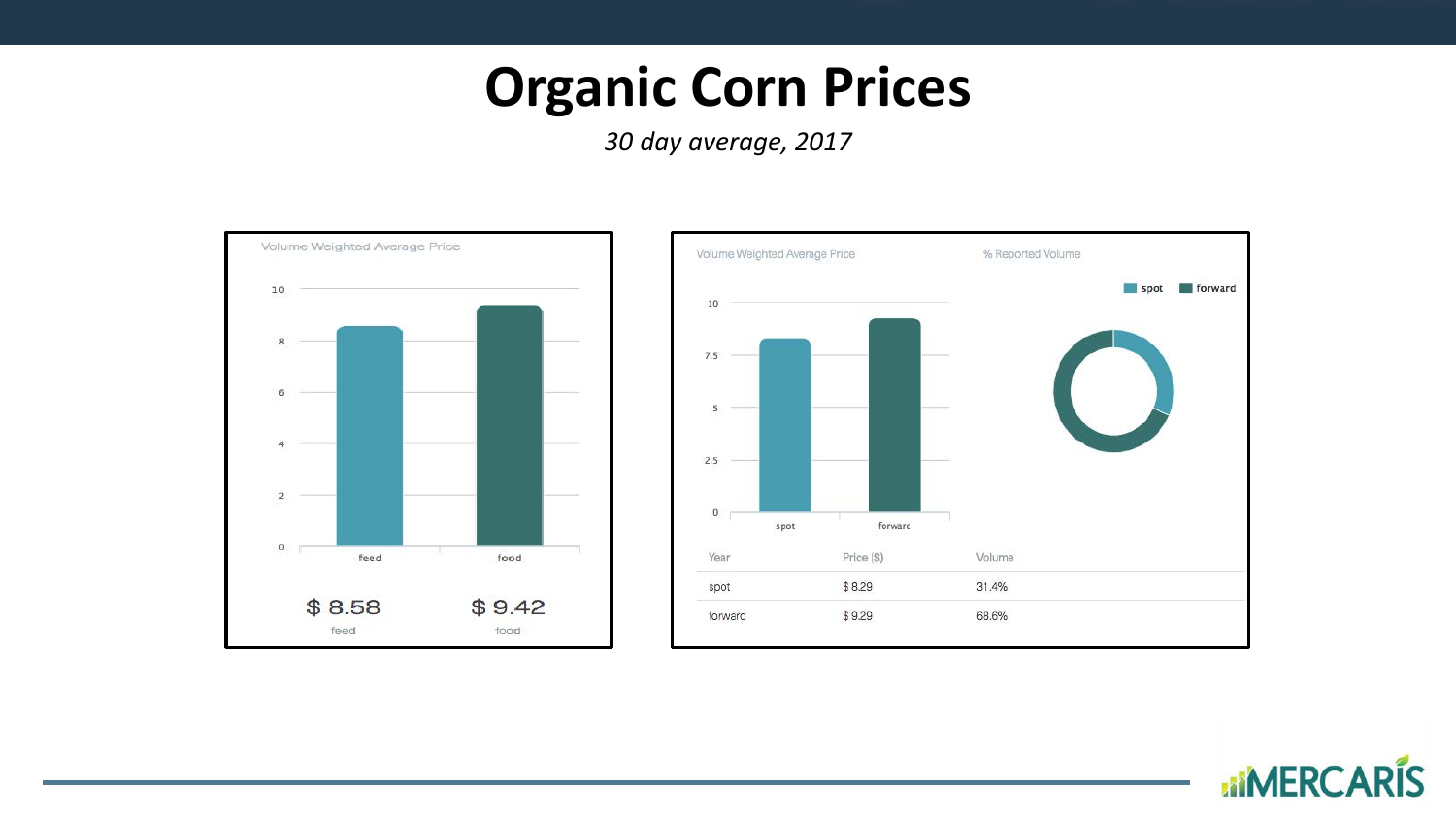# **2016 Total Organic Corn Acreage**



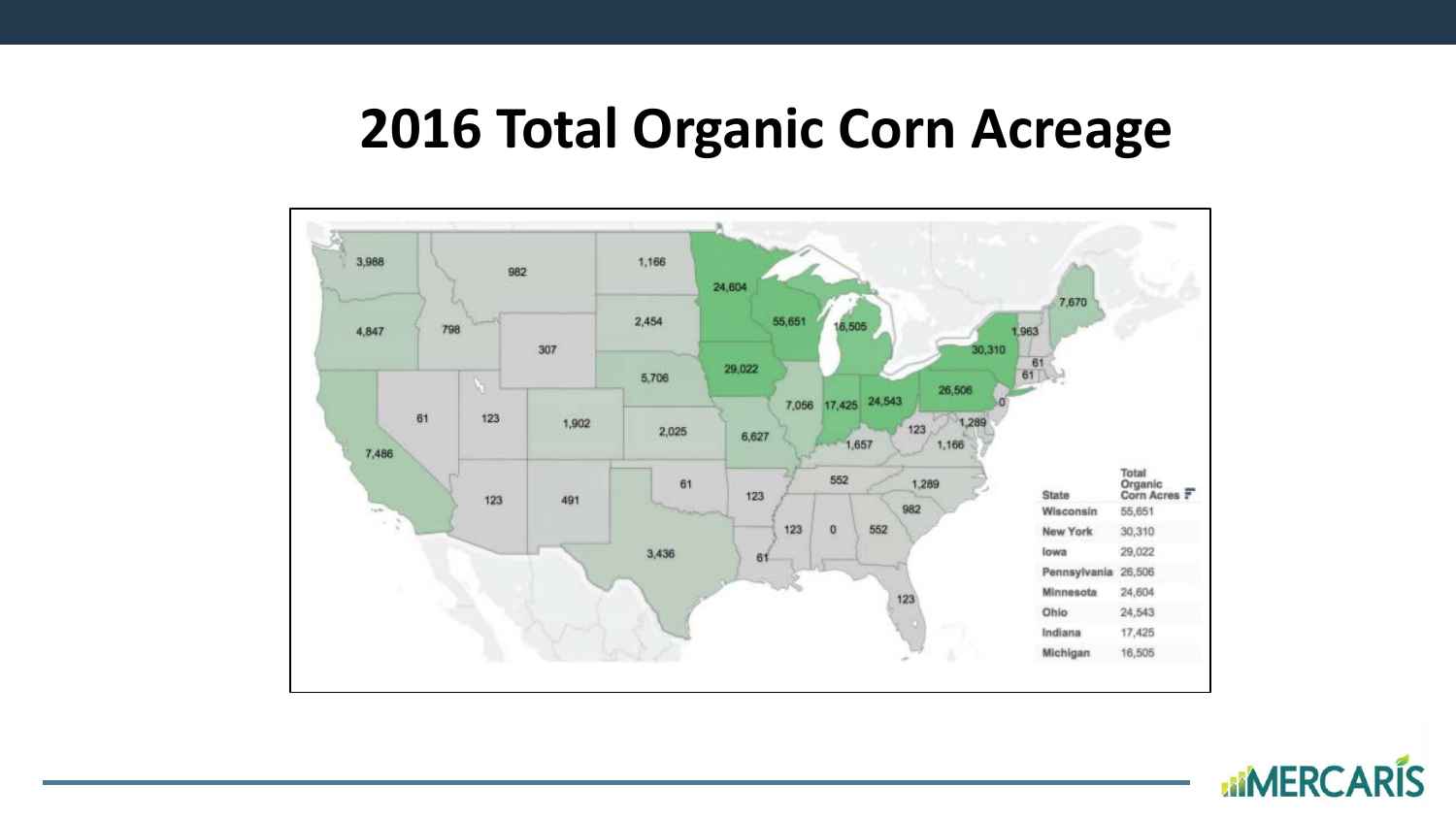# **Organic Soybean Prices**

*2015 to present*



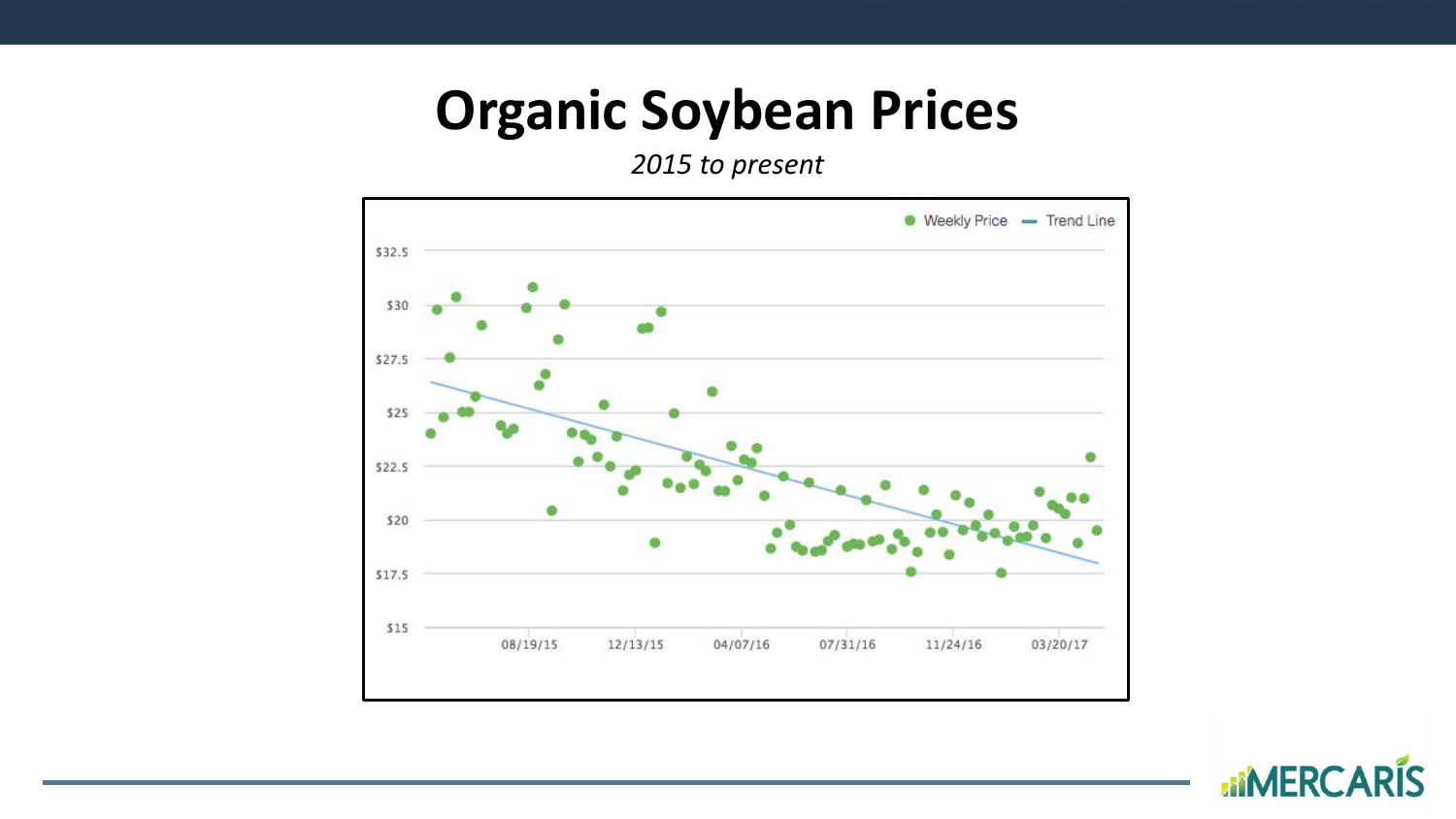## **Organic Soybean Prices**

*30 day average 2017*



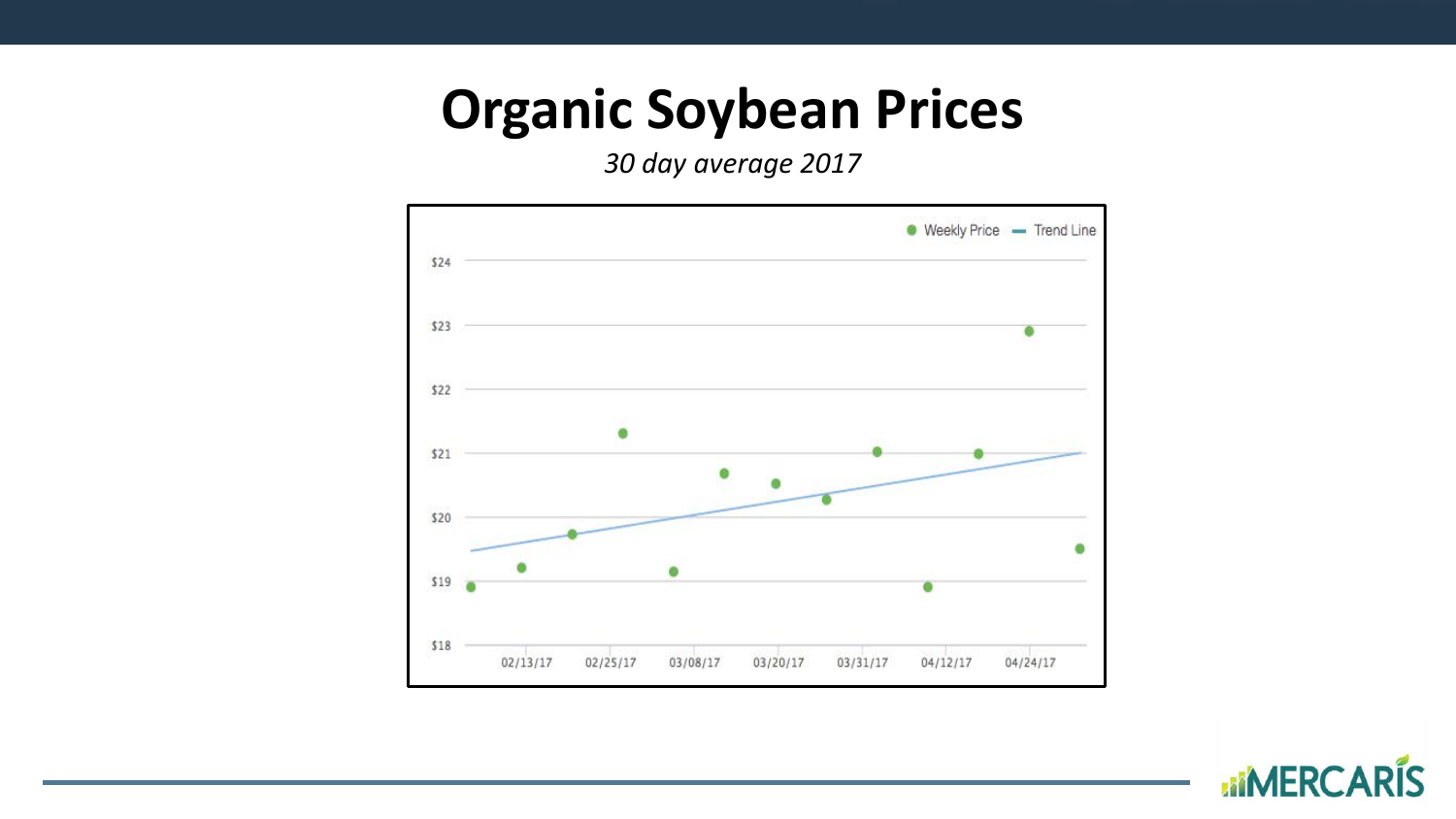### Organic Wheat Prices & Imports





 $\blacksquare$  2017  $\sqrt{2015}$  $\sqrt{2016}$ 

**uiMERCARIS**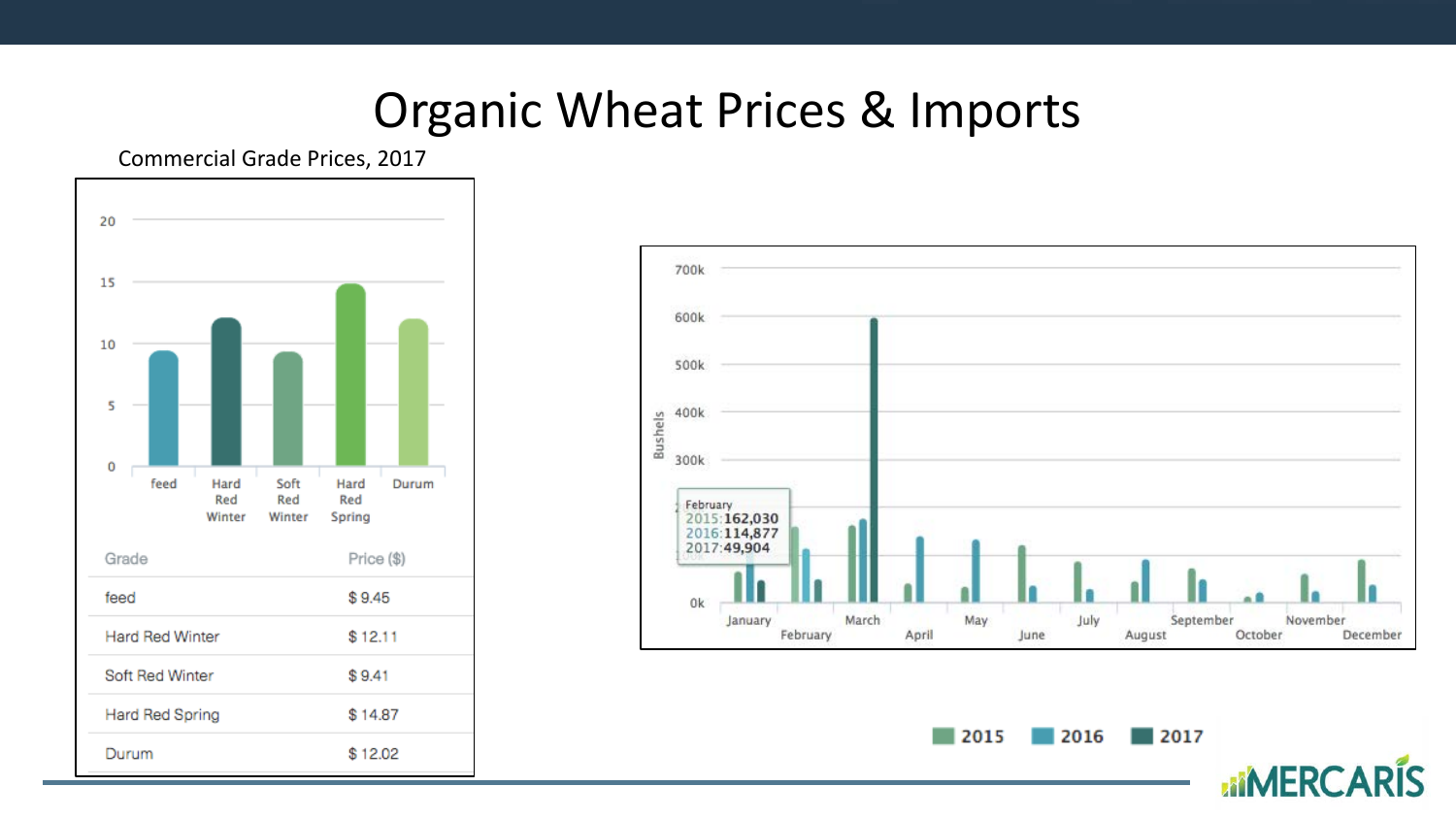## **Organic Dairy- Dramatic Growth**



*Source: Mercaris*

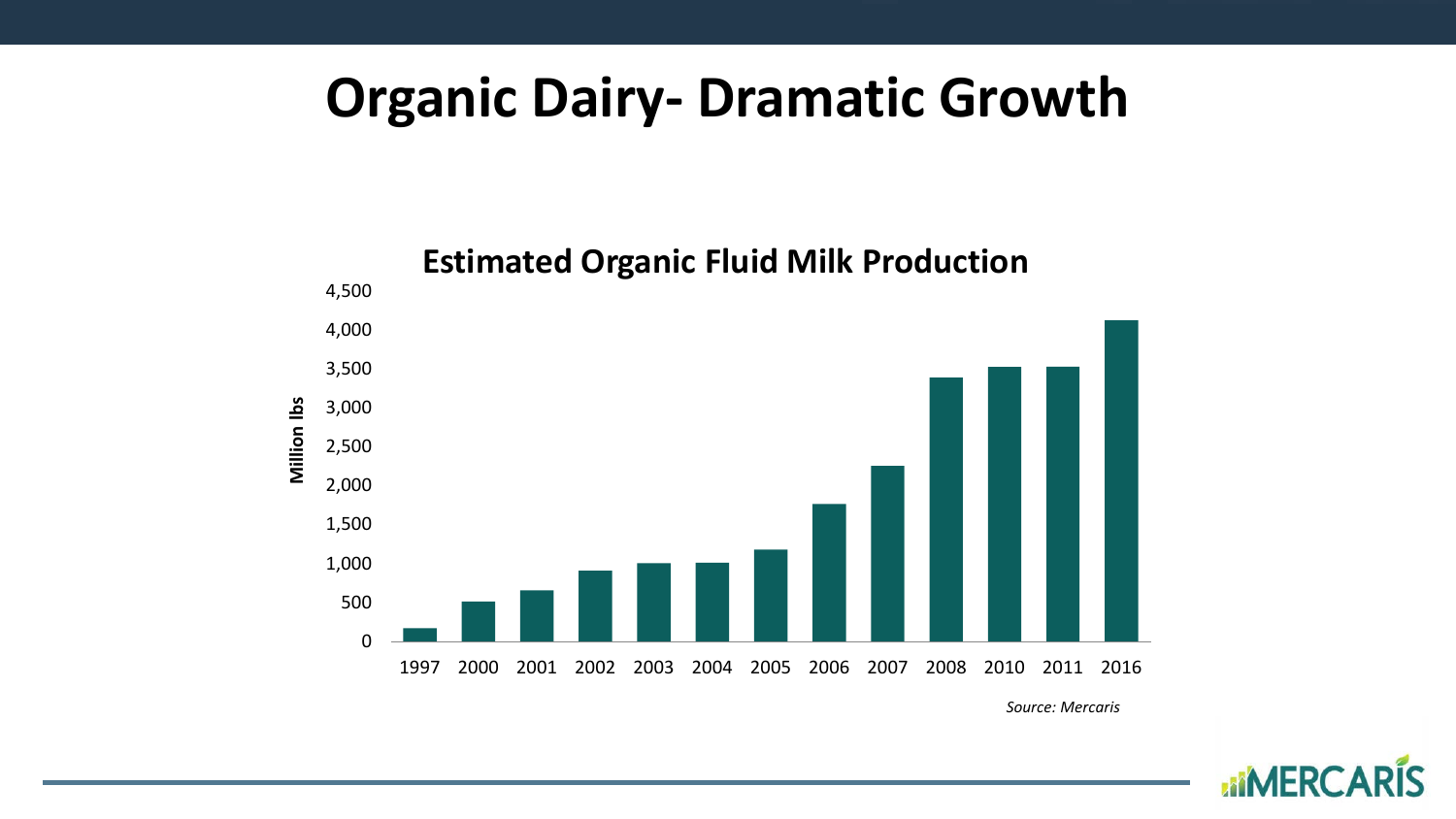### **Organic Dairy- Gaining Market Share**



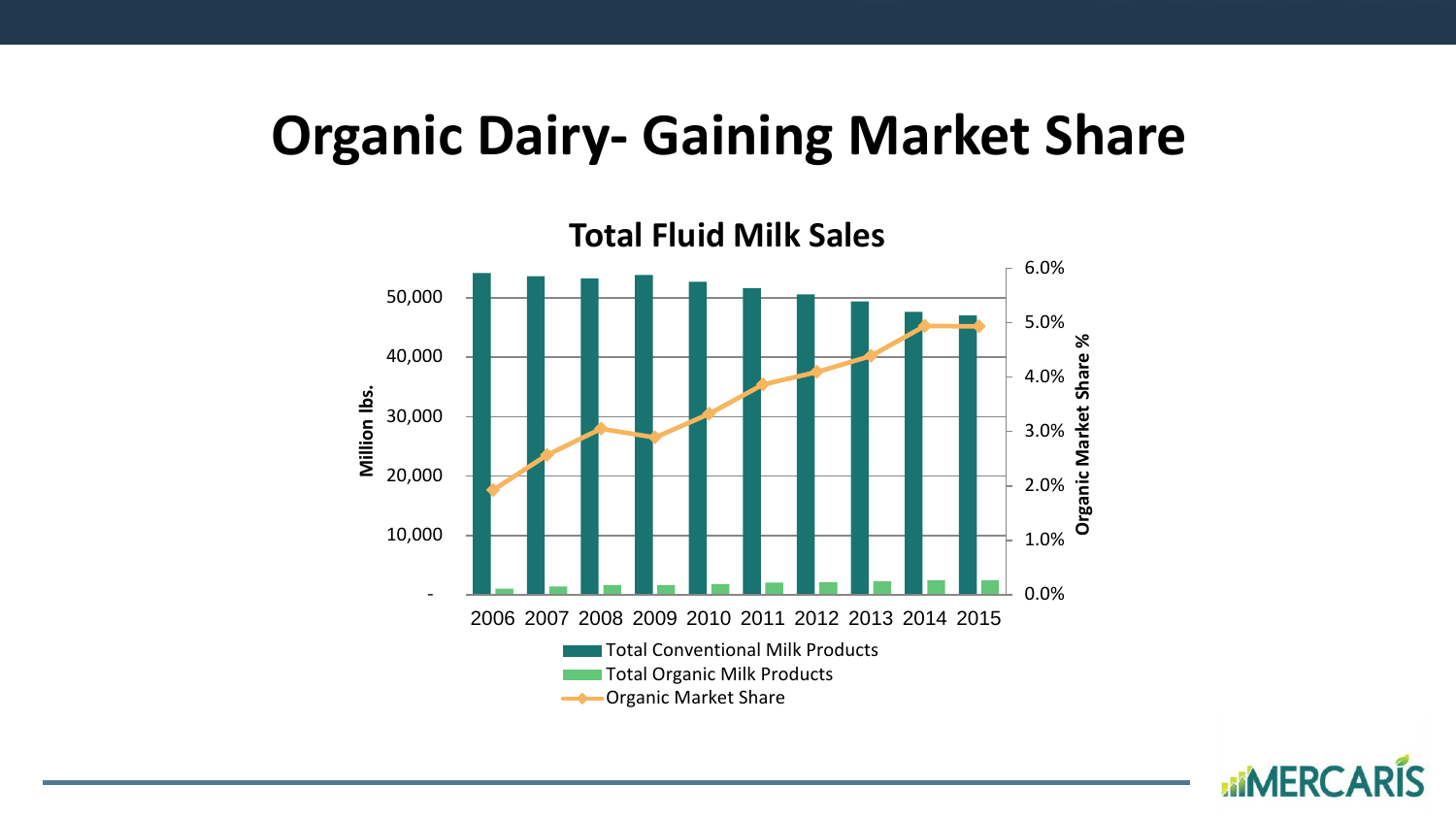# **Growth of Organic Dairy Products**

Milk Fat-Milk Equivalent (MM lbs.)

| <b>Dairy Product</b> | 2015    | 2016    | <b>YoY</b> |
|----------------------|---------|---------|------------|
| Organic Fluid Milk   | 1,593   | 1,592   | 0%         |
| Organic Yogurt       | 166     | 181     | 9%         |
| Organic Cheese       | 119     | 147     | 24%        |
| Organic Cream        | 553     | 630     | 14%        |
| Organic Butter       | 383     | 445     | 16%        |
| Total                | \$2,814 | \$2,995 | 6%         |

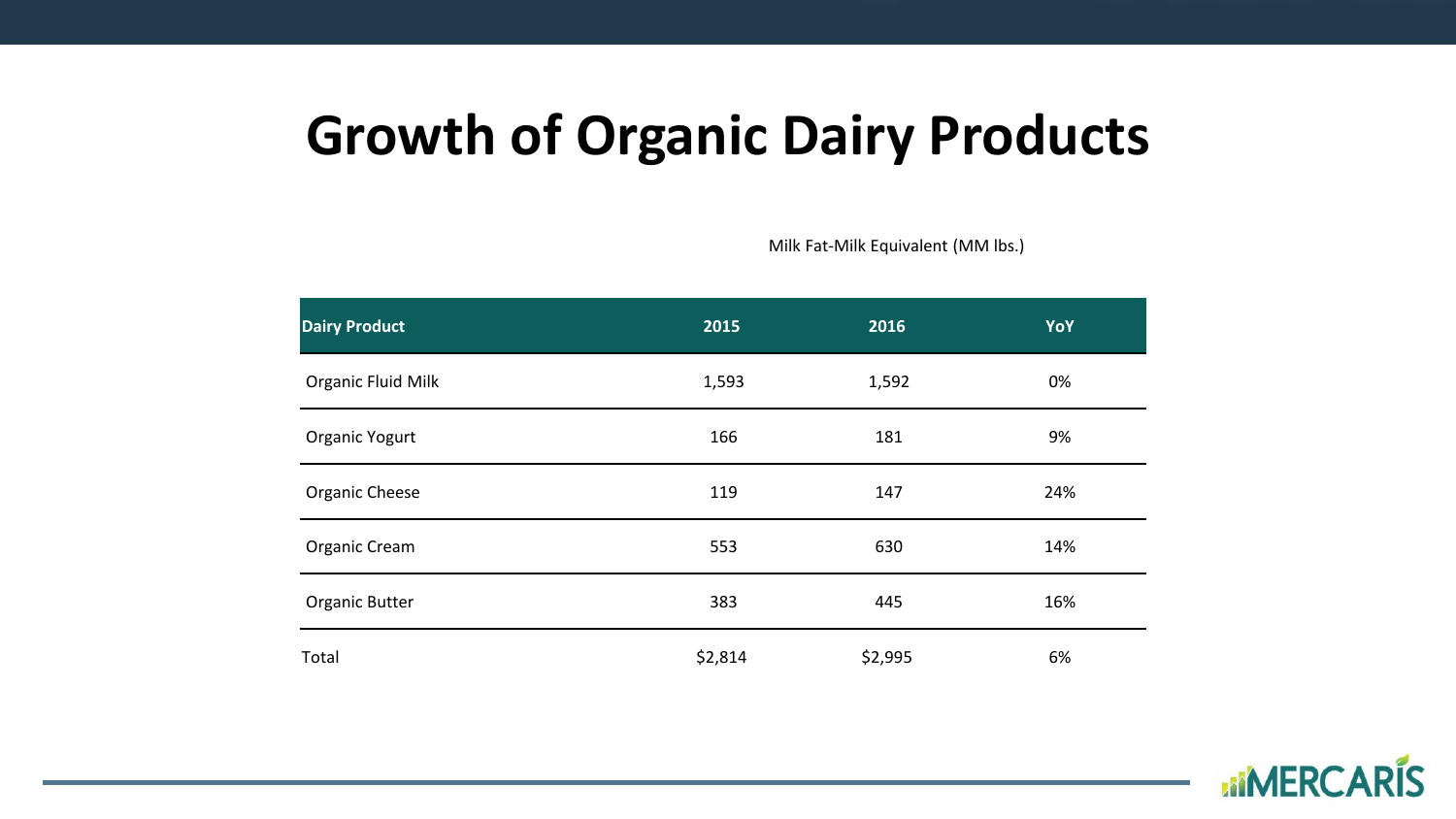# **Organic Dairy- Volatile Ingredient Prices**

| Product                   | 2016 Median<br>Price/lb | 2016 Price Range/lb |
|---------------------------|-------------------------|---------------------|
| <b>Organic Fluid Milk</b> | \$0.38                  | $$0.37 - 0.45$      |
| Organic Cream             | \$2.93                  | $$1.35 - $4.50$     |
| Organic Butter            | \$3.75                  | \$3.00 to \$4.50    |
| Organic NFDM              | \$3.70                  | \$2.90 to \$4.50    |
| Grass-fed Organic         | n/a                     | 10% to 15% above    |
| <b>Fluid Milk</b>         |                         | organic prices      |

Source: Mercaris survey of organic dairy processors

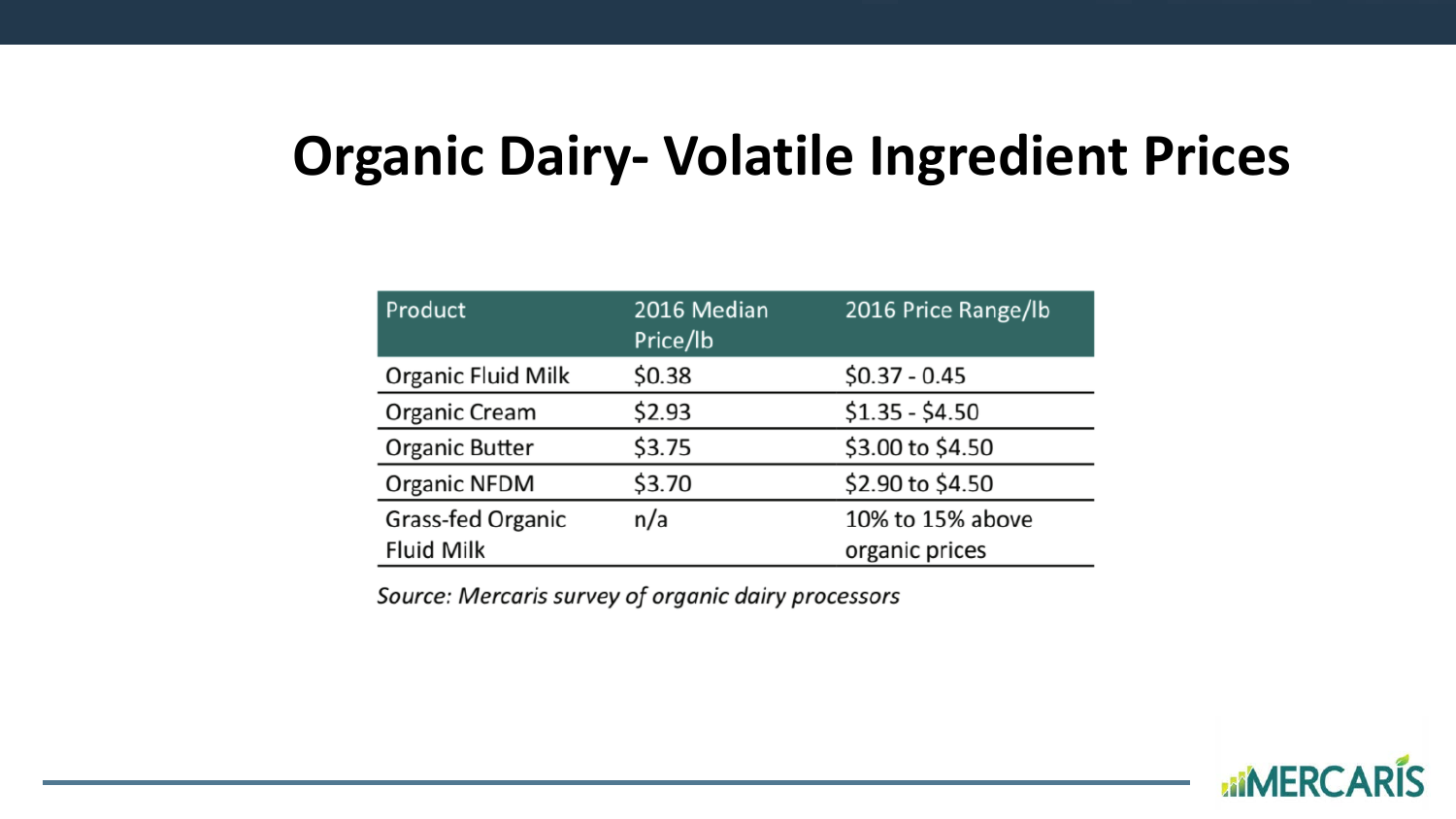# **What to Watch for in 2017 and Beyond: Innovation in the Supply Chain**

- o Direct contracting with growers and co-ops, some long-term
- o Transitioning farmer incentives
- $\circ$  Vertical integration buying, leasing land
- o Investments in new supplier & processing capacity
- o Whole rotation contracting
- New product launches



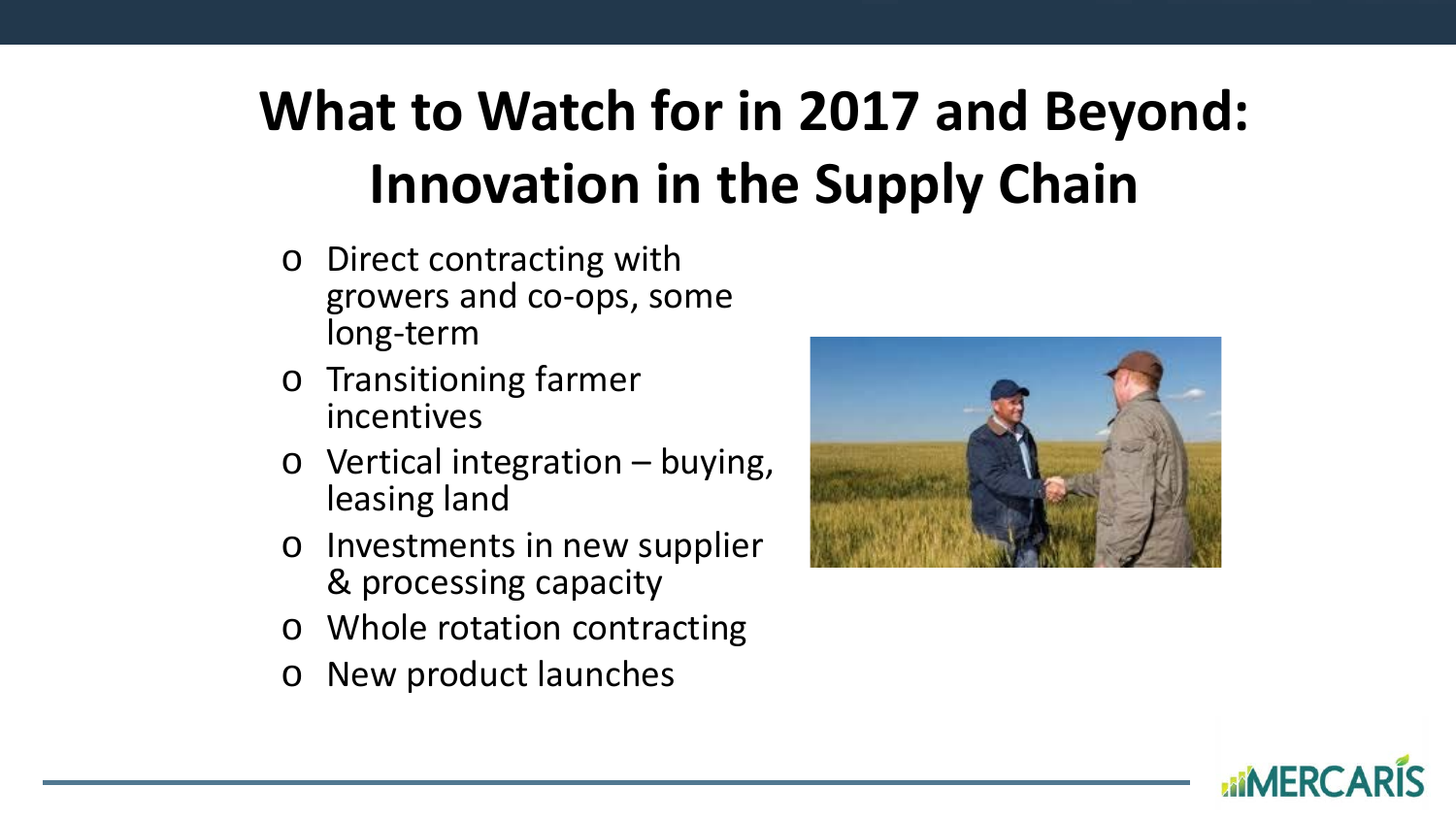

# **What does this mean?**

- o Now is a good time to buy, launch new products, expand existing product lines
- o Lower organic commodity prices means lower input costs
- o Organic prices still a major premium to conventional
- o Be aware that US Farmers are feeling some pain